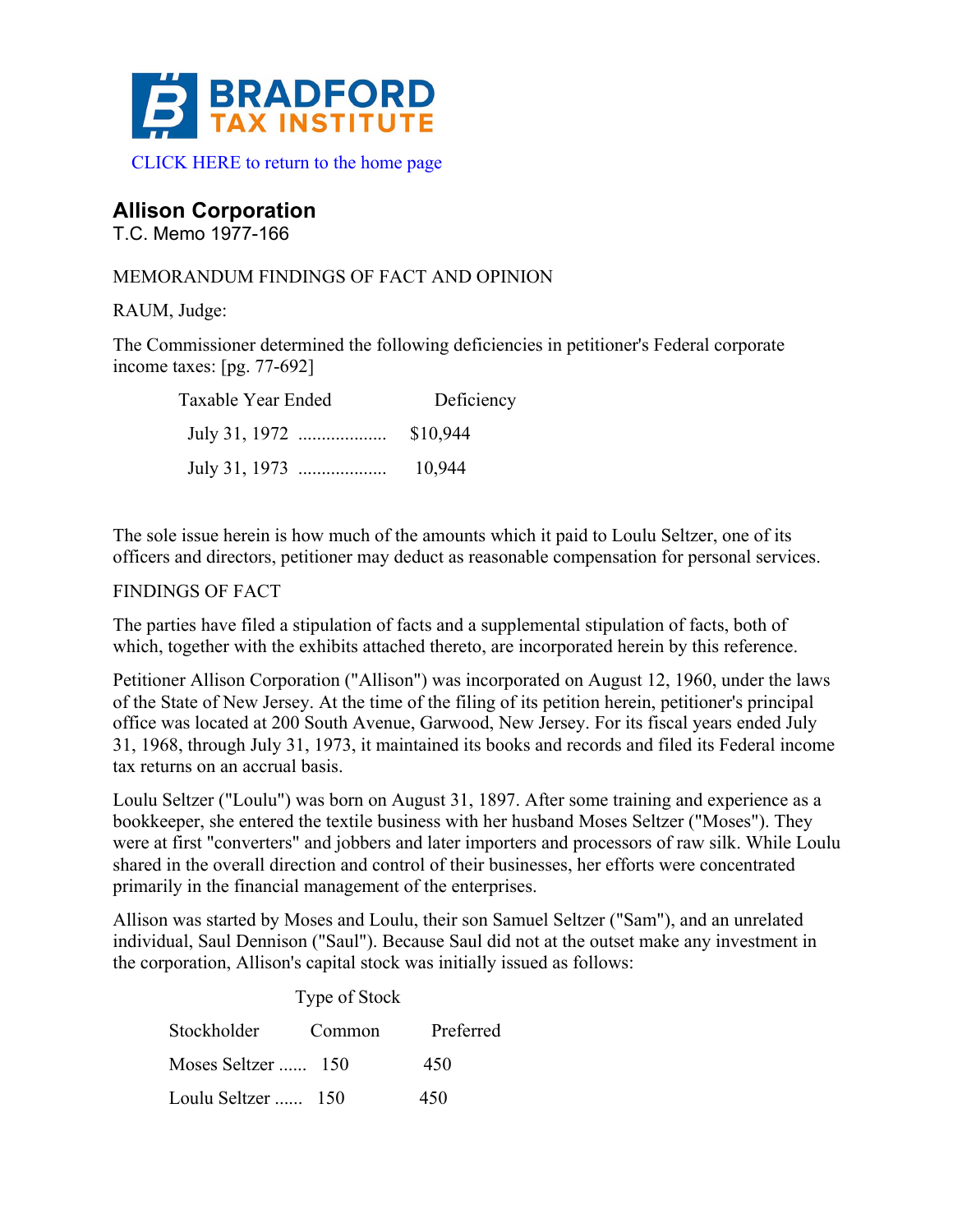|       | Samuel Seltzer  200 | 600   |
|-------|---------------------|-------|
|       |                     |       |
| Total | 500                 | 1,500 |

The par value of each share of both classes of stock was \$100.

The principals of Allison had intended from the beginning that the business would eventually pass into the control of Sam and Saul equally. Moses died in May, 1965, and all of his stock in the company-both common and preferred-passed to his widow Loulu. In mid-1967, Loulu, Sam, and Saul deemed it advisable, in the interest of realizing their original intentions, to make certain changes in the capital structure and stock ownership of the corporaton.

Thus, in early May, 1967, both the directors and the shareholders of Allison Corporation (i.e., Loulu and Sam) 1 approved a recapitalization of the corporation. By this recapitalization the then outstanding 500 shares of common stock were changed into (a) 250 shares of "Class A" common stock with full voting rights and (b) 250 shares of "Class B" common stock with no voting rights at all. The par value of each share of common stock remained \$100. The then outstanding 1,500 shares of preferred stock were made non-voting, and dividends thereon were reduced to five percent per annum, noncumulative. Stock certificates reflecting the recapitalization were issued on June 15, 1967.

As a result of the recapitalization the stock of Allison was, on July 10, 1967, held as follows:

| Type of Stock  |                                                     |     |     |  |
|----------------|-----------------------------------------------------|-----|-----|--|
|                | Stockholder Class A Common Class B Common Preferred |     |     |  |
| Samuel Seltzer | 100                                                 | 100 | 600 |  |
| Loulu Seltzer  | - 150                                               | 150 | 900 |  |

On July 10, 1967, Loulu, Sam, Saul, and Allison entered into an agreement designed to effectuate a shift in the ownership of the newly reclassified Allison stock. Pursuant to the terms of this agreement, Saul acquired all of the Class B common stock; he purchased 100 shares from Sam and 150 shares from Loulu. At about the same time, Sam bought from his mother the 150 shares of Class A common stock which she then owned. All of the stock transferred in these three transactions was sold at its par [pg. 77-693]value of \$100 per share, in accordance with the parties' original expectations.

The July 10, 1967, agreement also granted Saul an option to purchase, at par plus accrued dividends, up to one-half of all the Allison preferred stock (except for treasury stock) outstanding at the time the option was exercised. Moreover, the agreement provided that when and if Saul became the owner of one-half of Allison's preferred stock, the company's certificate of incorporation would be amended so as to make his Class B common stock equal in voting rights to (and identical in all other respects with) the Class A common stock.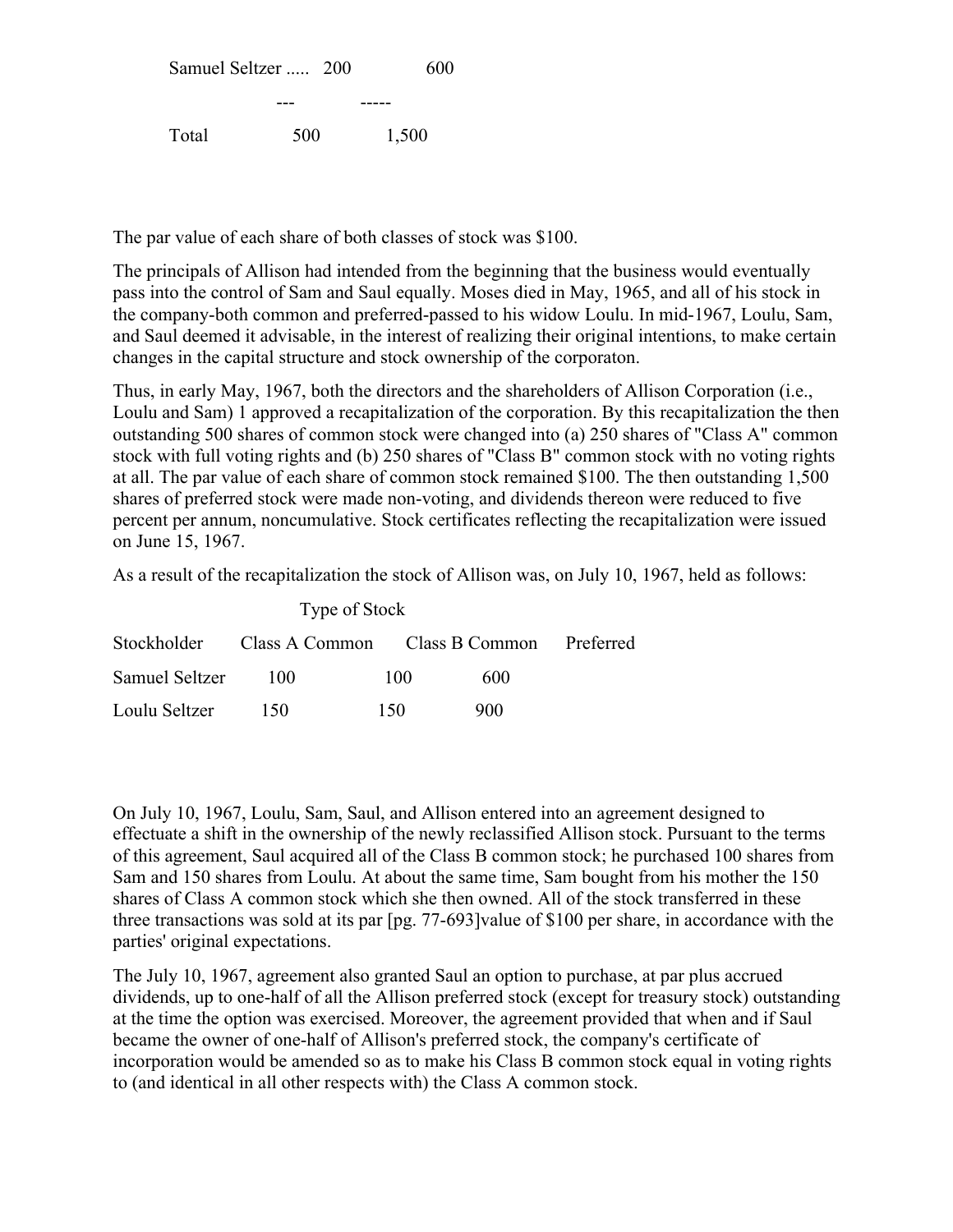As of August 1, 1967, the net book value of Allison's assets was \$340,098.21.

Between 1967 and 1973, Loulu disposed of her Allison preferred stock by making gifts to her children (i.e., Sam and his two sisters) and to her grandchildren. Sam subsequently, but at a time not clearly revealed by the record, purchased their preferred stock from the other members of his family. Then, in August, 1975, Saul exercised his option under the 1967 agreement, and so, in accordance with that agreement, he and Sam became the equal co-owners of Allison.

Allison was in the business of selling two different categories of automobile-related products. Originally Allison's business had been limited to the manufacture and sale of "soft goods" such as automobile seat slip covers, air cooled or ventilated seat cushions, and wedge seat cushions. These soft goods were generally sold directly to retailers, and, during 1972-1973, Allsion had approximately 20 percent of the market for these items. This portion of Allison's business fluctuated significantly according to the season of the year; the level of activity typically reached a peak in the spring and a low point in the fall.

During the mid-1960's Allison began to import and sell a wide variety of automobile accessories or "gadgets", including small tools, dashboard trays, mirrors, ash trays, and hundreds of other items. Allison expanded into this field in part to overcome the seasonal nature of its soft goods business. In contrast to its many competitors in this area, who generally bought whatever merchandise was made available to them, Allison has always been actively involved with the manufacturers in the design of the products which it imported. Moreover, in more recent years, it has begun to manufacture some accessories itself. It sells accessories either directly to retailers or to distributors who in turn supply the retail outlets.

Allison was, from the outset, managed by the cooperative efforts of the Seltzers-Moses, Loulu and Sam-and Saul Dennison. Initially, Moses was the president and was primarily concerned with obtaining supplies, credit, and customers. He worked most closely with Saul who was in charge of sales. At the same time, Sam, as vice president, ran the plant, while Loulu, as the corporate secretary and treasurer, handled the office, money, and banking. After Moses' death in 1965, Allison continued its operations much as it had before, with each of the three remaining principals assuming some of Moses' former duties. Although Sam became president of the corporation, the overall direction and control of the business continued to be shared, to a large extent, among Loulu, Saul, and Sam. Sam and Saul each have an enclosed office in Allison's office building, while Loulu shares a larger office with seven other employees who are subordinate to her.

Loulu began working for Allison when the corporation was first organized in 1960, and she continued working there on a full-time basis at least through the taxable periods now in question. During Allison's fiscal years ending July 31, 1972, and July 31, 1973, Loulu performed a wide variety of services for the corporation. Her duties included not only routine administrative tasks but also supervisory and control functions. In addition, she helped to formulate general corporate policies.

In the first place, Loulu was in overall charge of Allison's administrative office. Part of this aspect of her work involved management of accounts receivable. In this connection, she supervised the work both of Ted Coraggio ("Ted"), who was the corporation's "credit and office manager", and of a Mr. Gittes, who was its "accounts receivable supervisor". Moreover, Loulu not only watched over existing accounts to insure that Allison was paid on time, but also, in conjunction with Sam, Saul, and Ted, she determined how much credit was to be extended to any particular account. However, Ted-not Loulu-actually communicated with the customers in connection with their accounts.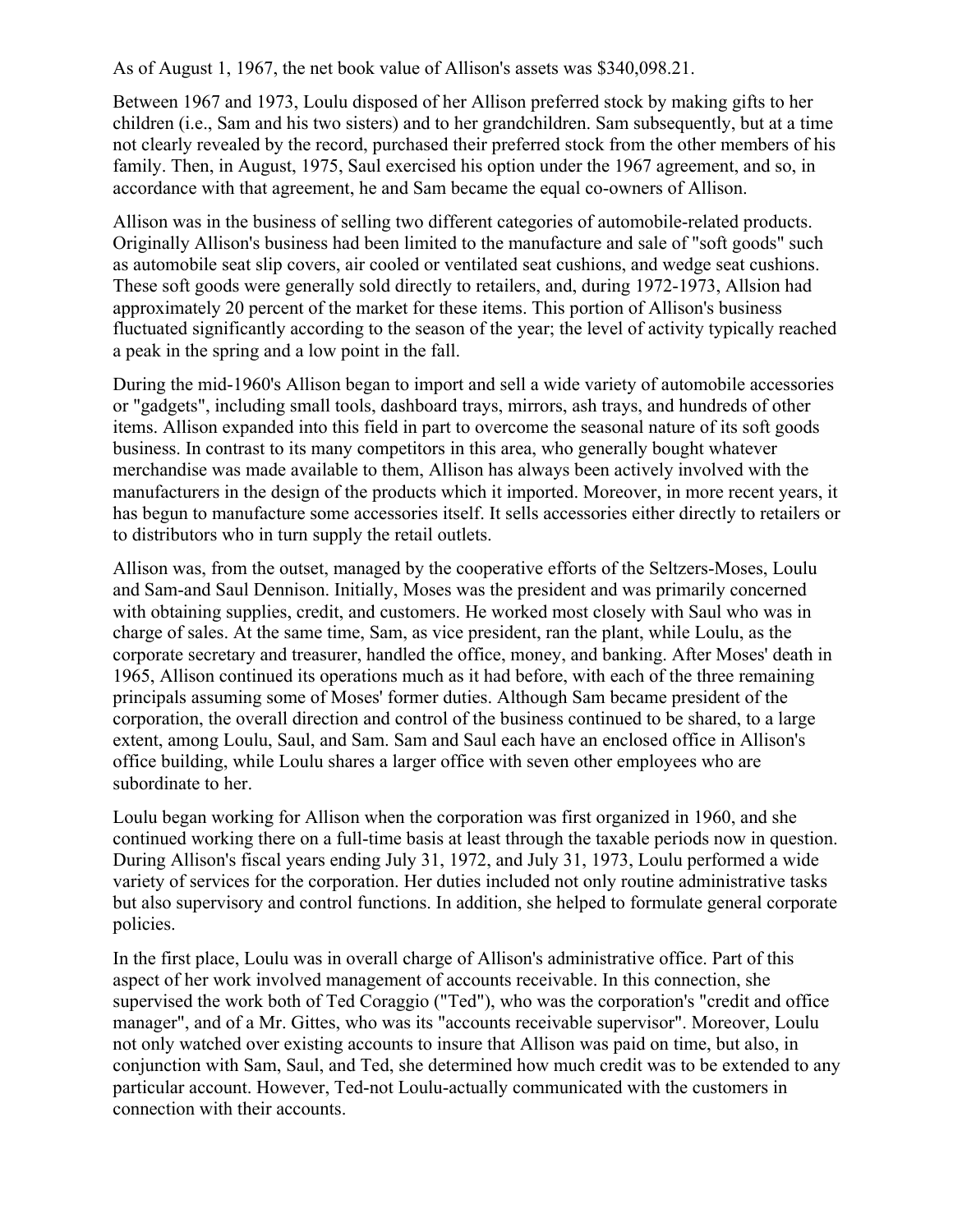In addition, Loulu was fully responsible for Allison's accounts payable. When any questions arose, she determined, in conjunction with Frank Dolan ("Frank"), the company's general operations manager, whether the correct quantity and quality of [pg. 77-694]materials had been received so that an account was properly payable. Furthermore, she controlled the actual payment of the corporation's accounts, because, during the years in question, only she and Sam signed checks issued by Allison, and she, in fact, signed the preponderance of the corporate checks.

Loulu also took an interest in the operations of Allison's manufacturing plant. She would tour the plant from time to time to determine if the employees were working properly. And when she discovered a sloppy or lazy worker, she would report her discovery to Frank or Sam. She also watched over the company's manufacturing payroll expenses and would question Frank when she thought they were too high.

During the years in question Loulu managed Allison's cash flow. She would anticipate the cash required by the business for the production or acquisition of inventory and also the cash which would be generated by future sales. When necessary she would arrange for bank loans to Allison. The extent of these loans is described infra at p. 16. And, if the cash required for projects which had been ordered by Sam or Saul seemed excessive, she would have Frank delay implementation of the plans until she conferred with Saul and Sam. However, the ultimate decision to proceed with or to abandon a project was made by Sam.

Most of Allison's major corporate decisions resulted from discussions among Loulu, Saul, and Sam. They discussed, for example, what products Allison should import or manufacture, what the design of those products should be, and how they should be packaged. In the course of these discussions, Loulu had argued forcefully in favor of Allison's entry into the accessory field as a means of overcoming the highly seasonal nature of its soft goods business. And her lifelong experience with textiles was especially valuable in helping Allison choose fabrics. Not only was she able to select aesthetically pleasing colors and designs, but also she knew how to obtain suppliers and to evaluate the quality of materials. At the same time, Loulu was involved in the planning and implementation of Allison's three successive changes in the location of its plant and office facilities. And finally, Loulu participated in the hiring of all key personnel and in the determination of their salaries. She also helped fix the general level of salaries for all other employees of Allison.

During the fiscal years ended July 31, 1972, and July 31, 1973, both Sam and Saul travelled extensively in connection with their business. Sam took from two to six trips to Japan, Hong Kong, Taiwan and Korea during these fiscal years, each trip lasting approximately 20-30 days. Saul travelled throughout each year in an unending series of short domestic business trips to meet with customers of the corporation. Loulu, by contrast, was not required to travel on the corporation's business and was present in the corporation's offices virtually every working day.

Moses last received compensation from Allison on May 21, 1965. From the beginning of that year, until the week ended May 21, 1965, he had been paid \$350 per week. However, his salary for the fiscal year ending July 31, 1965, had apparently been set as \$32,200. 2 Sam received \$46,600 in the fiscal year ending July 31, 1965, and \$49,000 in the succeeding fiscal year.

Although, as stated above, Loulu worked for Allison on a full-time basis from the time the corporation was organized, she first began to receive compensation from the company as of August 1, 1965, shortly after Moses' death. Her salary for the fiscal year ending July 31, 1966, was set at \$32,400. She had not been paid a salary prior to that time in order to help the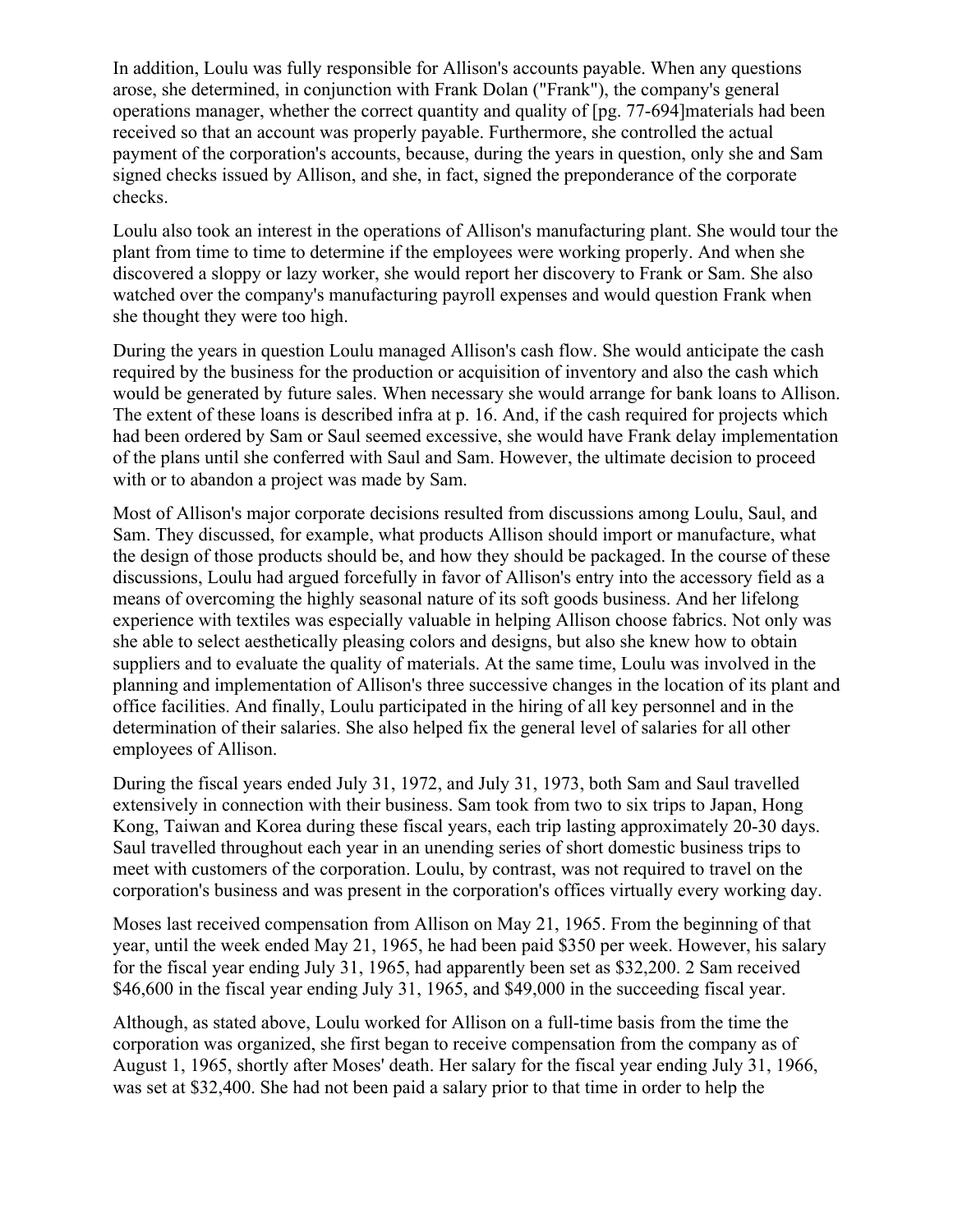corporation minimize its expenses; because her husband had been supporting her, she felt her salary would have been an unnecessary burden.

Allison's corporate by-laws provide that officers of the corporation "shall receive such salary or compensation as may be determined by the Board of Directors". During the two years in issue, Allison's board of directors was composed of Sam and Loulu, who were also its officers. 3 And Allison's corporate minutes contain no resolutions of the board of directors setting the salaries of the company's officers. However, the salaries which were to be paid to Allison's employees in the coming year, were in fact set near the end of the then current fiscal year by Loulu, Saul, and Sam. And, at the same time, the three of them would discuss and agree upon the salaries which they themselves would receive for the coming year. Saul, as well as Sam and Loulu, agreed that Loulu should be paid the amounts in question.

During its fiscal years ended July 31, 1968, through July 31, 1973, inclusive, Allison's payroll records indicate that it paid the amounts set forth below as compensation to certain of its employees: [pg. 77-695]

Samuel Seltzer, President and Director

| 1968                                             | 1969   | 1970                                      | 1971   | 1972             | 1973                    |  |  |
|--------------------------------------------------|--------|-------------------------------------------|--------|------------------|-------------------------|--|--|
| 45,500                                           | 58,200 | 77,200                                    | 94,200 | 109,800          | 109,800                 |  |  |
| Saul Dennison, Sales Executive                   |        |                                           |        |                  |                         |  |  |
| 1968                                             | 1969   | 1970                                      | 1971   | 1972             | 1973                    |  |  |
| 42,500                                           |        | 55,200 71,800 91,200                      |        | 106,800          | 106,800                 |  |  |
| Loulu Seltzer, Treasurer, Secretary and Director |        |                                           |        |                  |                         |  |  |
| 1968                                             | 1969   | 1970                                      | 1971   | 1972             | 1973                    |  |  |
| 30,600                                           | 37,000 | 42,000 55,000                             |        | 62,800           | 62,800                  |  |  |
| Frank Dolan, Manager of Plant Operations         |        |                                           |        |                  |                         |  |  |
| 1968                                             | 1969   | 1970                                      | 1971   | 1972             | 1973                    |  |  |
| 15,760                                           |        | 17,940 21,800 24,260                      |        | 29,800           | 32,400                  |  |  |
| Credit and Office Manager.                       |        |                                           |        |                  |                         |  |  |
| John Putrino<*>                                  |        |                                           |        |                  | Theodore Coraggio <** > |  |  |
| 1968                                             | 1969   | 1970                                      | 1971   | 1972             | 1973                    |  |  |
| 8,830                                            | 8,940  |                                           |        | 18,300<br>20,900 |                         |  |  |
|                                                  |        |                                           |        |                  |                         |  |  |
|                                                  |        | $\langle$ *>Employment terminated 8/10/69 |        |                  |                         |  |  |

<\*\*>Employment commenced 2/1/71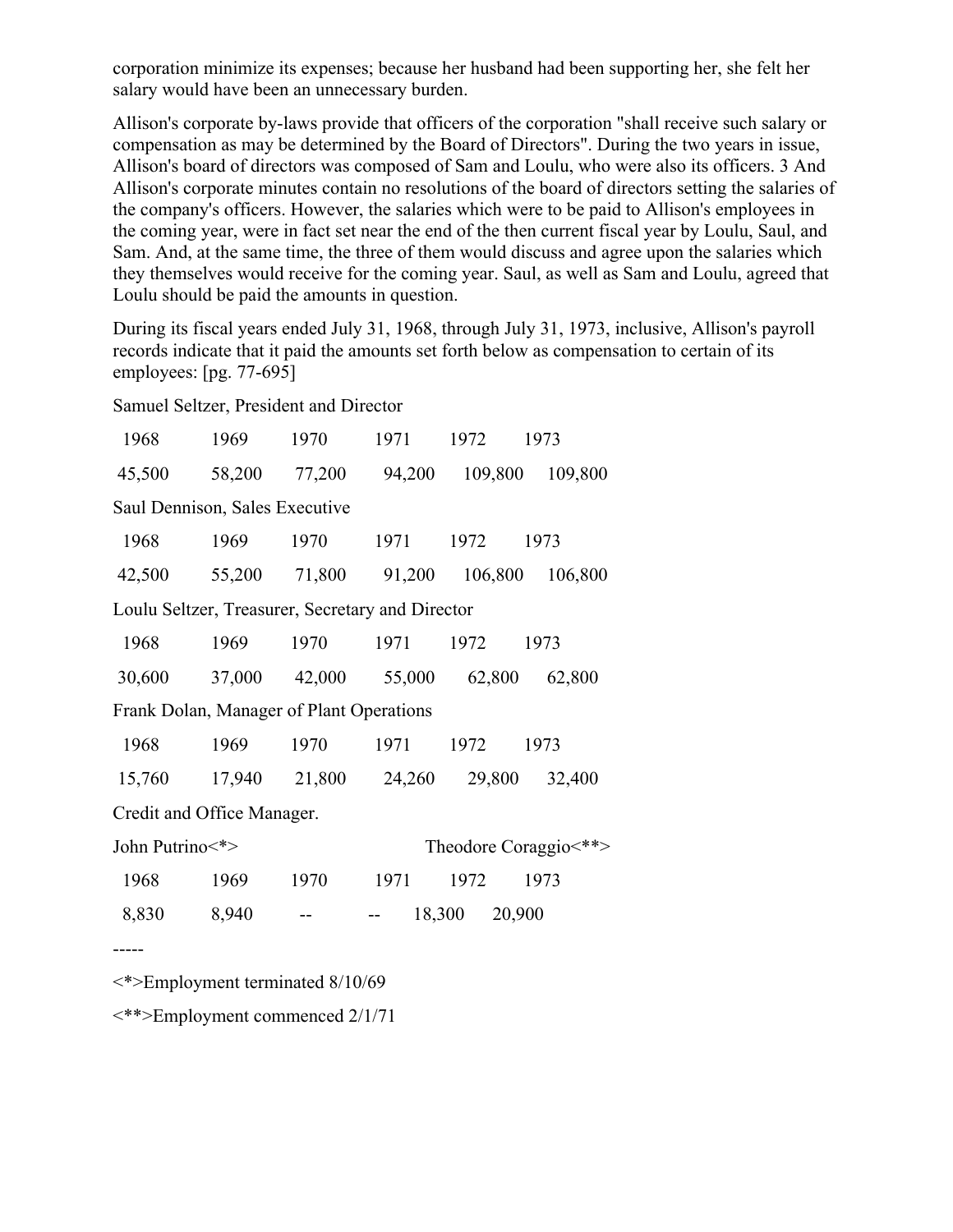Allison accordingly deducted as compensation the amounts shown above.

Allison's Federal income tax returns reflect the following:

|                                                     | <b>Allison Corporation</b>                       |                         |  |
|-----------------------------------------------------|--------------------------------------------------|-------------------------|--|
|                                                     | Synopsis of Data from Federal Income Tax Returns |                         |  |
|                                                     | and Ratios Derived Therefrom                     |                         |  |
| Year Ended                                          |                                                  | 7/31/68 7/31/69 7/31/70 |  |
| 1. Sales                                            | \$1,892,294 \$2,194,406 \$2,398,840              |                         |  |
| 2. Taxable Income                                   |                                                  | 41,282 59,561 83,639    |  |
| 3. Compensation of Officers 76,100 95,200 119,200   |                                                  |                         |  |
| 4. Taxable Income Before                            |                                                  |                         |  |
| Officers' Salaries 117,382 154,761 202,839          |                                                  |                         |  |
| 5. Compensation of Loulu                            |                                                  |                         |  |
| Seltzer                                             | 30,600 37,000 42,000                             |                         |  |
| 6. Total Salaries Other Than                        |                                                  |                         |  |
| Officers                                            | 402,341 520,787 542,018                          |                         |  |
| 7. Other Salaries (Line 13 of                       |                                                  |                         |  |
| Tax Return)                                         |                                                  | 112,687 137,329 151,222 |  |
| 8. % of Loulu Seltzer's Salary                      |                                                  |                         |  |
| to Sales (Line $5 \div$ Line 1) 1.62 1.69 1.75      |                                                  |                         |  |
| 9. % of Loulu Seltzer's Salary to                   |                                                  |                         |  |
| Taxable Income Before Officers' 26.07 23.91 20.71   |                                                  |                         |  |
| Salaries (Line $5 \div$ Line 4)                     |                                                  |                         |  |
| 10. % of Total Salaries Other Than                  |                                                  |                         |  |
| Officers to Sales (Line $6 \div$                    |                                                  |                         |  |
| Line $1)$                                           | 26.02 23.73 22.60                                |                         |  |
| 11. % of "Other Salaries" to Sales                  |                                                  |                         |  |
| (Line $7 \div$ Line 1)                              |                                                  | 5.96 6.26 6.30          |  |
| Year Ended                                          |                                                  | 7/31/71 7/31/72 7/31/73 |  |
| 1. Sales                                            | \$3,049,628 \$3,681,931 \$4,354,001              |                         |  |
| 2. Taxable Income                                   |                                                  | 122,846 180,448 208,373 |  |
| 3. Compensation of Officers 149,200 172,600 172,600 |                                                  |                         |  |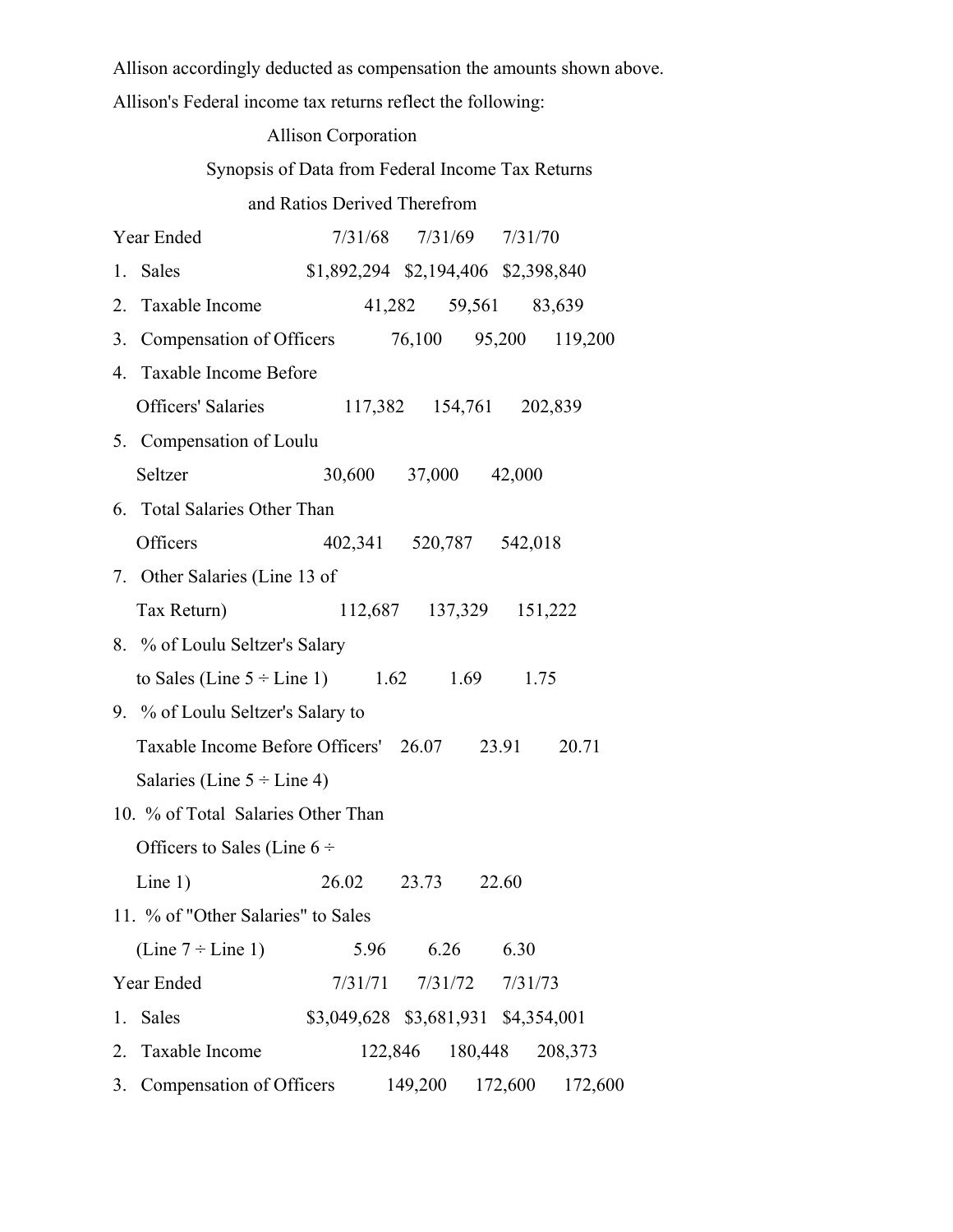| 4. Taxable Income Before                          |                         |                         |
|---------------------------------------------------|-------------------------|-------------------------|
| Officers' Salaries 272,046 353,048 380,973        |                         |                         |
| 5. Compensation of Loulu                          |                         |                         |
| Seltzer                                           | 55,000 62,800 62,800    |                         |
| 6. Total Salaries Other Than                      |                         |                         |
| <b>Officers</b>                                   | 598,353 681,041 747,614 |                         |
| 7. Other Salaries (Line 13 of                     |                         |                         |
| Tax Return)                                       |                         | 192,765 236,168 244,400 |
| 8. % of Loulu Seltzer's Salary                    |                         |                         |
| to Sales (Line $5 \div$ Line 1) 1.80 1.71 1.44    |                         |                         |
| 9. % of Loulu Seltzer's Salary to                 |                         |                         |
| Taxable Income Before Officers'                   |                         |                         |
| Salaries (Line $5 \div$ Line 4) 20.21 17.89 16.48 |                         |                         |
| 10. % of Total Salaries Other Than                |                         |                         |
| Officers to Sales (Line $6 \div$                  |                         |                         |
| Line $1)$                                         | 19.62 18.50 17.17       |                         |
| 11. % of "Other Salaries" to Sales                |                         |                         |
| (Line $7 \div$ Line 1)                            | 6.32 6.41 5.61          |                         |

During its fiscal years ending in 1968 through 1973, Allison's taxable income and unappropriated retained earnings increased as follows:

|      |                | Unappropriated           |
|------|----------------|--------------------------|
| Year | Taxable Income | <b>Retained Earnings</b> |
| 1968 | \$41,282       | \$167,162                |
| 1969 | 59,562         | 202,746                  |
| 1970 | 83,639         | 250,493                  |
| 1971 | 122,846        | 319,907                  |

[pg. 77-696]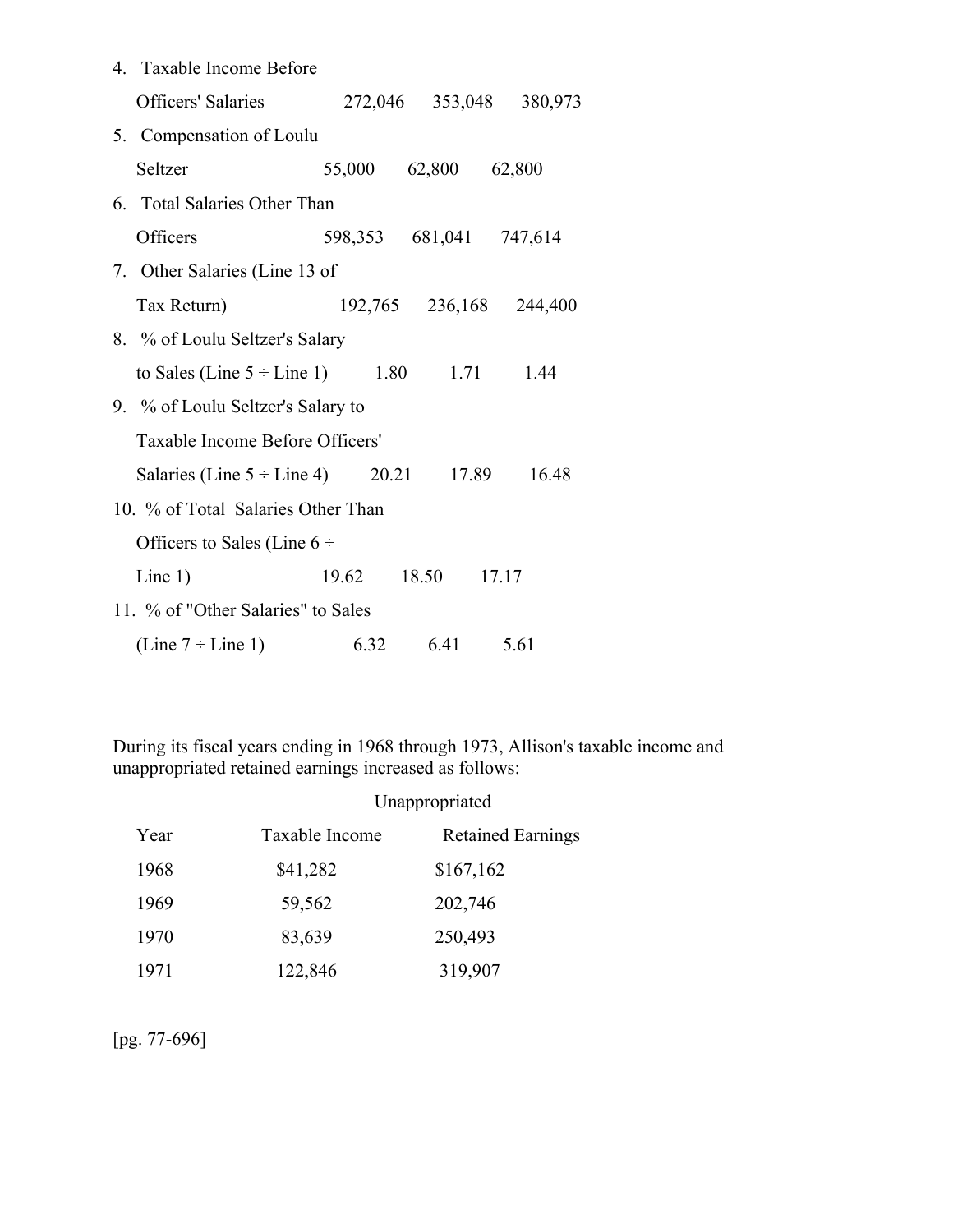### Unappropriated

| Year | Taxable Income | <b>Retaind Earnings</b> |
|------|----------------|-------------------------|
| 1972 | 180,448        | 420,803                 |
| 1973 | 208,373        | 536,606                 |

Allison never paid any dividends during the period August 12, 1960, through July 31, 1973. However, its freedom of choice in this respect was limited by the Chase Manhattan Bank which, as a condition of making loans to the corporation, required that no dividends be paid.

Allison employed significant amounts of borrowed capital in the conduct of its operations. A large part of these funds was obtained from Chase Manhattan, either in accordance with Letters of Credit or on the basis of discounted corporate notes. During the two tax years in issue, Allison's indebtedness to the bank ranged from approximately \$175,000 to slightly more than \$1,000,000; the corporation owed between \$400,000 and \$900,000 in 16 of the 24 months involved. As was required by the bank, both Sam and Loulu gave their personal unlimited guarantees as additional security for these loans.

In addition to the amounts which it borrowed from Chase Manhattan, Allison obtained substantial loans from Loulu and Sam. The month-end balances of the company's indebtedness to Loulu stood at either \$118,000 or \$128,000 throughout most of the two years under consideration. 4 Allison paid Loulu interest in respect of these funds which it was borrowing from her.

The Commissioner allowed Allison a deduction of only \$40,000 of the \$62,800 which it paid Loulu during each of the fiscal years ended July 31, 1972, and July 31, 1973. No deduction was allowed for the portion of the salary in excess of \$40,000 in either year because:

It [was] determined that compensation paid Loulu Seltzer during [each year, was] excessive in the amount of \$22,800. Such amount exceeds a reasonable allowance for salaries or other compensation for personal services actually rendered \*\*\*

Petitioner claims that the entire \$62,800 is properly deductible in each year, either as reasonable compensation for personal services, or as compensation for Loulu's actions in guaranteeing Allison's borrowings from the Chase Manhattan Bank and in lending additional funds to the company.

### **OPINION**

Section 162(a), I.R.C. 1954, allows a taxpayer to deduct ordinary and necessary business expenses, including "a reasonable allowance for salaries or other compensation for personal services actually rendered". An amount paid to an employee is deductible pursuant to these provisions only if it is both "payment purely for services" and "reasonable" in amount. Section 1.162-7(a), (b)(1) and (3), Income Tax Regs.; Harolds Club v. Commissioner, 340 F.2d 861, 867 [ 15 AFTR 2d 241] (C.A. 9), affirming a Memorandum Opinion of this Court; Long Island Drug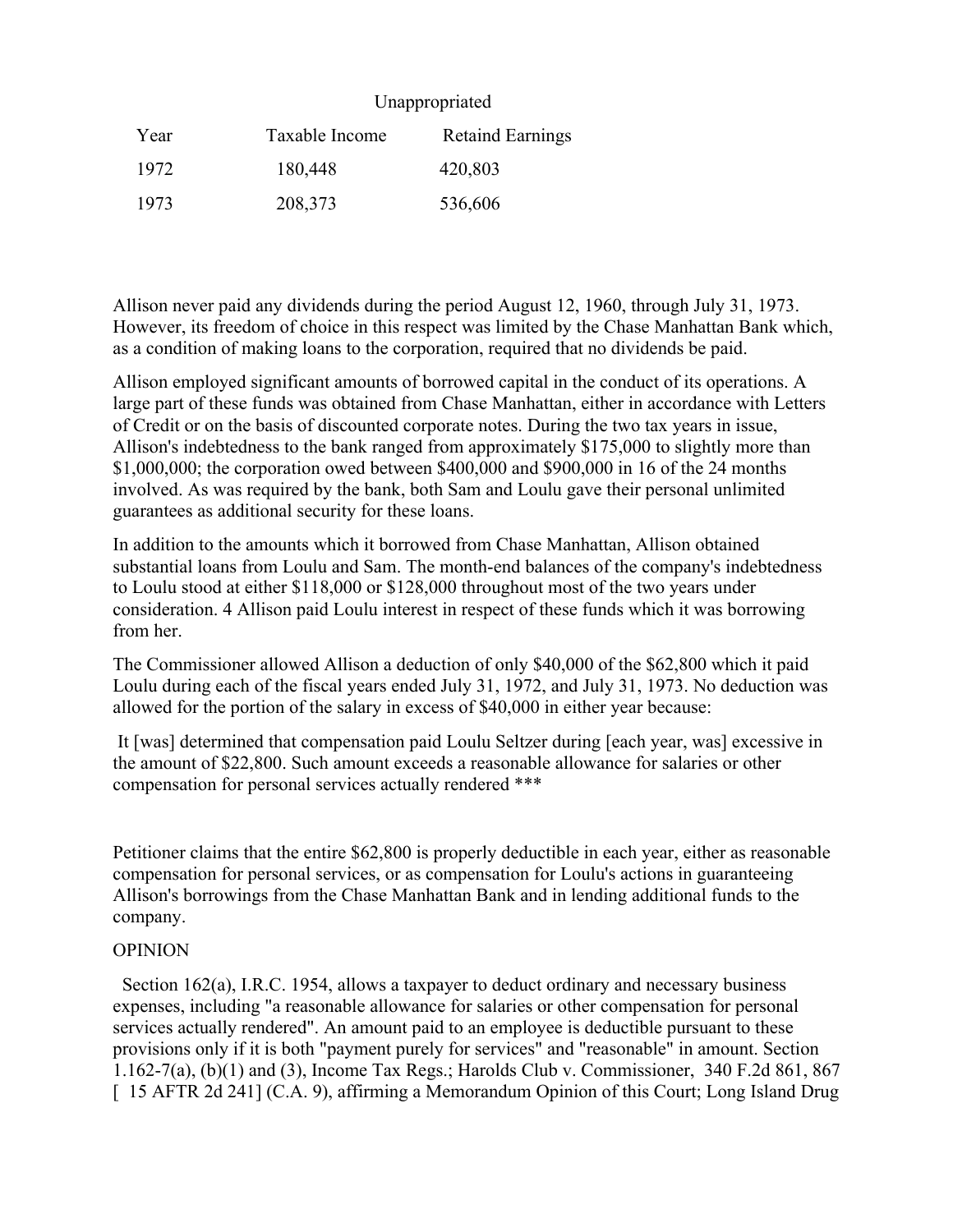Co. v. Commissioner, 111 F.2d 593, 594 [ 24 AFTR 985] (C.A. 2), affirming 35 B.T.A. 328, cert. denied 311 U.S. 680.

Petitioner Allison Corporation paid Mrs. Loulu Seltzer, one of its officers and directors, \$62,800 in respect of each of the taxable periods before us. Allison deducted these payments, pursuant to section 162(a)(1), as compensation for services rendered. However, the Commissioner determined that the compensation paid in each year was "excessive in the amount of \$22,800" and disallowed that portion of the claimed deduction. The taxpayer bears the burden of proving that it is entitled to the deduction which it claims. Botany Worsted Mills v. United States, 278 U.S. 282 [ 7 AFTR 8847]; Welch v. Helvering, 290 U.S. 111 [ 12 AFTR 1456]; Rule 142(a), Tax Court Rules of Practice and Procedure. We hold that petitioner has met its burden.

The reasonableness of compensation paid an employee is "to be determined on the basis of the particular circumstances in each case". Pepsi Cola Bottling Co. of Salina, Inc. v. Commissioner, 61 T.C. 564, 567, affirmed 528 F.2d 176 [ 37 AFTR 2d 76-369] (C.A. 10); Dielectric Materials Co. v. Commissioner, 57 T.C. 587, 591. However, certain criteria have been identified as especially relevant and, as such, have been relied upon consistently in cases of this type. These criteria were set forth concisely in Mayson Mfg. Co. v. Commissioner, [pg. 77-697] 178 F.2d 115, 119 [ 38 AFTR 1028] (C.A. 6), reversing a Memorandum Opinion of this Court, where, in language which has on numerous occasions been repeated and adopted by this Court, it was said:

Although every case of this kind must stand upon its own facts and circumstances, it is well settled that several basic factors should be considered by the Court in reaching its decision in any particular case. Such factors include the employee's qualifications; the nature, extent and scope of the employee's work; the size and complexities of the business; a comparison of salaries paid with the gross income and the net income; the prevailing general economic conditions; comparison of salaries with distributions to stockholders; the prevailing rates of compensation for comparable positions in comparable concerns; the salary policy of the taxpayer as to all employees; and in the case of small corporations with a limited number of officers the amount of compensation paid to the particular employee in previous years. \*\*\*

Of course, in cases such as this one, which involve closely-held corporations and intra-family transactions, proper application of those criteria requires most careful scrutiny of all the facts and circumstances. Tulia Feedlot, Inc. v. Commissioner, 513 F.2d 800, 805 [ 36 AFTR 2d 75-5078] (C.A.5); Darco Realty Corporation v. Commissioner, 301 F.2d 190, 191 [ 9 AFTR 2d 1102] (C.A. 2); Mennuto v. Commissioner, 56 T.C. 910, 921; Perlmutter v. Commissioner, 44 T.C. 382, 401-402, affirmed 373 F.2d 45 [ 19 AFTR 2d 708] (C.A. 10); cf. Cole v. Commissioner, 481 F.2d 872, 876 [ 32 AFTR 2d 73-5428 ] (C.A. 2). And contrary to petitioner's assertion, this Court is not bound by the opinion evidence of petitioner's witnesses, even though the Commissioner presented no testimony to contradict their opinions. Pepsi Cola Bottling Co. of Salina, Inc. v. Commissioner, supra, 528 F.2d at 181; Perlmutter v. Commissioner, supra, 44 T.C. at 403; cf. R. J. Nicoll Co. v. Commissioner, 59 T.C. 37, 49-50.

The evidence presented by petitioner clearly establishes that Loulu Seltzer performed extensive and valuable services for the corporation in each of the two years here in issue, and we do not understand the Commissioner to argue otherwise. In the first place, Loulu served as the corporation's treasurer and office manager, taking primary responsibility for its administrative and financial affairs. In this capacity she oversaw the corporation's books of account, supervised its accounts receivable and the granting of credit to its customers, worked closely with its plant manager in the verification and payment of its accounts payable, and tracked its cash flow and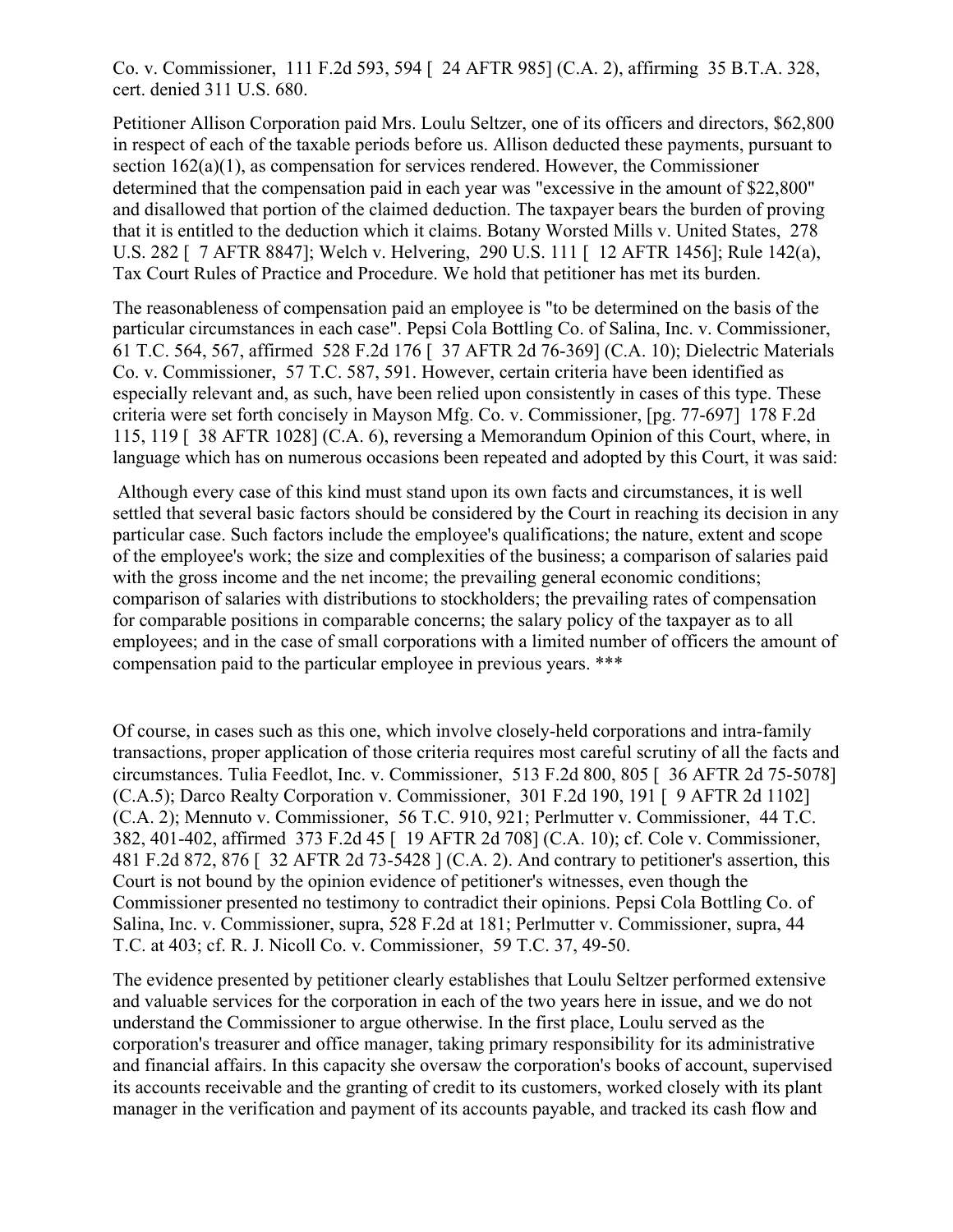cash needs, arranging bank loans when necessary. Sam, as corporation president, relied on Loulu to take care of all routine matters and to bring to his attention any special problems.

In addition to her specific duties in respect of the corporation's finances Loulu served as one of the three members of the company's overall management team. Although Sam could exercise the final authority, he discussed all major decisions with his two "partners", Loulu and Saul, and the three worked together, closely and consistently, to make the corporation successful in a competitive and volatile industry. Loulu was well qualified to serve in this capacity, having devoted long years with her husband to the establishment and running of a successful textile products business. She was especially qualified by virtue of her experience to make decisions in the area of fabric selection, advertising and packaging design. She was, moreover, instrumental in pushing for the corporation's expansion into the automobile accessory importing business, an expansion which produced much of the corporation's growth and profits in the years here in issue.

Loulu's position in the company's management team was formalized by her status as a member of the corporation's board of directors and as one of its two officers. She was the only one of the managing triumvirate who did not travel extensively each year; during their absences both Sam and Saul relied upon Loulu to exercise executive responsibility for the operation of the business. Like Sam, Loulu was required by the Chase Manhattan Bank to give her personal guarantee in order for the corporation to obtain necessary loans.

The salaries of all corporate personnel, including Sam, Saul and Loulu, were set by the three members of the management team in informal meetings at the end of each fiscal year with respect to the upcoming fiscal year. The pattern of salaries that persisted throughout the years here in question seems to have emerged in 1965, shortly after the death of Moses Seltzer. Prior to his death in May, 1965, Moses, as president had received an annual salary of [pg. 77- 698]\$32,200, while Sam, as vice-president, had received an annual salary of \$46,600. Loulu received no salary. The level of Moses' salary and the fact that Loulu received no salary at all, despite the fact that she performed valuable services in each of the years 1960-1965, reflected the parties' desire to minimize expenses and keep working capital in the corporation.

After Moses' death, Sam, Saul, and Loulu each took over some of the functions which Moses had previously performed, with Sam stepping up to the position of president of the corporation. Sam's salary was set at \$49,000 for the fiscal year ending July 31, 1966, while Loulu was granted a salary of \$32,400. Two years later, in the fiscal year ending July 31, 1968, the following salaries were paid:

| Frank Dolan  15,760 |
|---------------------|

We conclude that these salaries represented the management team's reasonable estimate of the value to the corporation of the services actually performed by each of the employees. It is true that the members of the management team were not disinterested parties and that Saul, although not related to Sam and Loulu, had reason to feel close personal ties to them. It is also true that, at least prior to Moses' death, nonbusiness considerations had impinged upon salary decisions.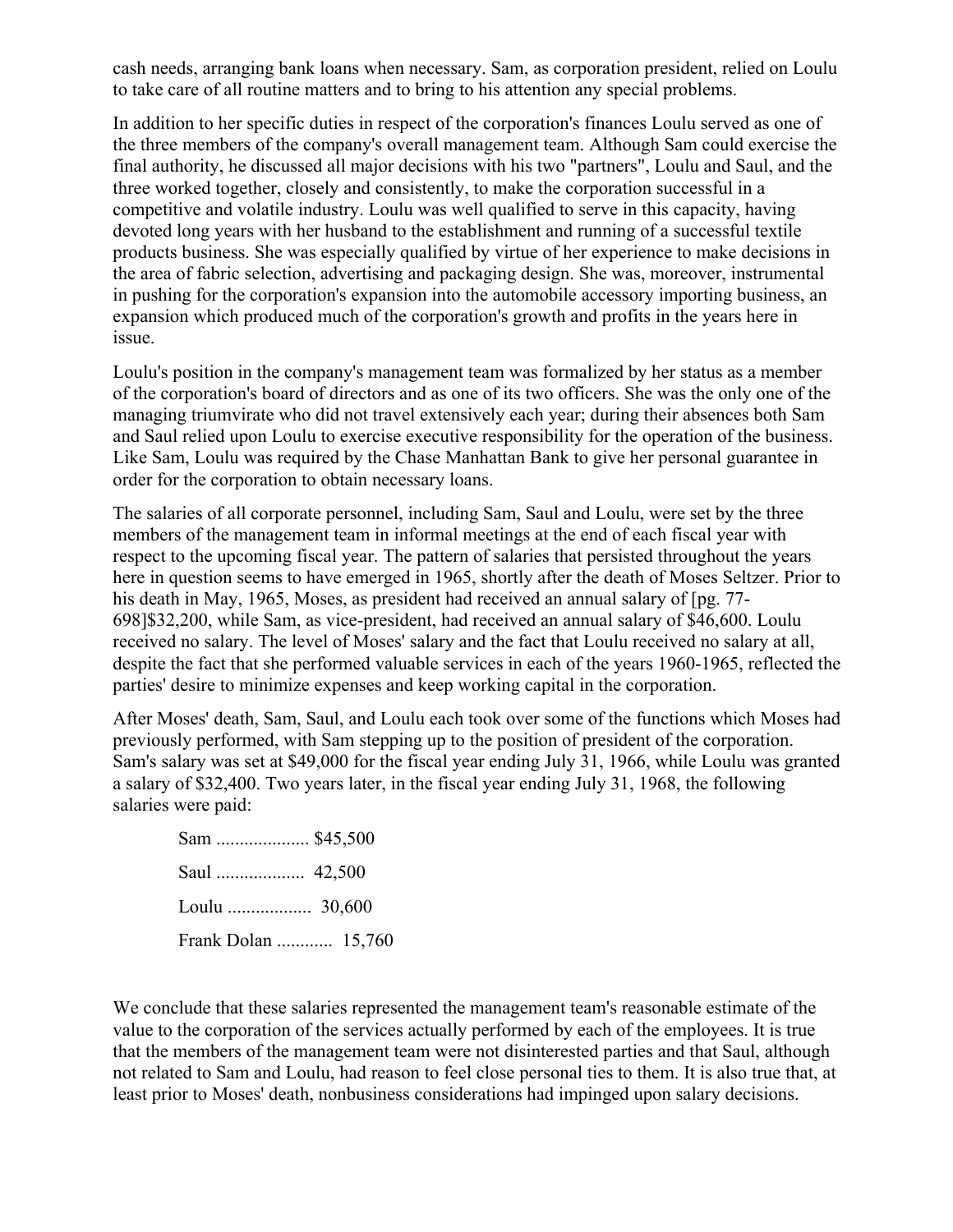Nonetheless, the corporation was becoming quite successful in the period 1966-68 and was able to pay substantial salaries to the employees responsible for its success. The aggregate salaries paid its four prime employees do not appear unreasonable in light of the corporation's sales, net income, and profits. Nor does the division appear unreasonable. While Loulu's salary reflected the fact that her services were to some extent less valuable than those of Sam or Saul, it also reflects the fact that she bore significantly more responsibility than the plant manager, Frank Dolan. As treasurer and office manager, she performed services which might be considered comparable to Dolan's. But in addition, she exercised executive responsibilities, served as a director and officer, and provided extraordinary services such as guaranteeing corporate loans. Moreover, she had served without compensation for a period of five years, and the corporation was entitled to take such past service into account in setting her salary. Lucas v. Ox Fibre Brush Co., 281 U.S. 115 [ 8 AFTR 10901]. We note, too, that the Commissioner did not challenge the reasonableness of any of the salaries paid by petitioner in any of the years from 1965 to 1968. Cf. Ridgewood Provisions, Inc. v. Commissioner, 6 T.C. 87, 90.

During the period between 1968 and the years here in question, petitioner flourished. It captured approximately 20 percent of the U.S. market for its domestic manufactured goods, and became a major supplier of the various automotive accessories it imported. Its gross sales increased from \$1.9 million in fiscal 1968 to \$4.4 million in fiscal 1973, its taxable income before officers' salaries from \$117,382 to \$380,973, and its taxable income from \$41,282 to \$208,373. Much of this success derived from petitioner's decision to expand into the automotive accessories business, an expansion strongly advocated by Loulu. As a result of the corporation's expansion, Sam, Saul, Loulu, and Frank all took on added responsibilities and received added compensation. The relationship of their salaries remained more or less constant, however, as the amounts increased to the following:

|       |                    |             | Percent              |         |
|-------|--------------------|-------------|----------------------|---------|
|       | <b>Fiscal Year</b> | Fiscal Year | Fiscal Year Increase |         |
|       | ended 1971         | ended 1972  | ended 1973           | 1968-73 |
| Sam   | \$94,200           | \$109,800   | \$109,800            | 141     |
| Saul  | 91,200             | 106,800     | 106,800              | 151     |
| Loulu | 55,000             | 62,800      | 62,800               | 105     |
| Dolan | 24,260             | 29,800      | 32,400               | 106     |

Between 1968 and 1973, Loulu's salary decreased both as a percentage of sales (from 1.62 to 1.44) and as a percentage of taxable income before officers' salaries (from 26.07 to 16.48). And we note, again, that the Commissioner did not challenge the reasonableness of petitioner's salary payments prior to fiscal year 1972, although Loulu's salary reached a level of \$55,000 in fiscal year 1971. Furthermore, he did not challenge the reasonableness of the salaries paid to Sam and Saul in the years at issue here, despite the fact that they were well above that paid Loulu. We conclude, on the basis of the evidence presented, that Loulu's salary of \$62,800 in each of the fiscal years 1972 and 1973 was determined on the basis of a rational corporate [pg. 77-699]salary policy consistently applied over a period of some eight years, that it represented compensation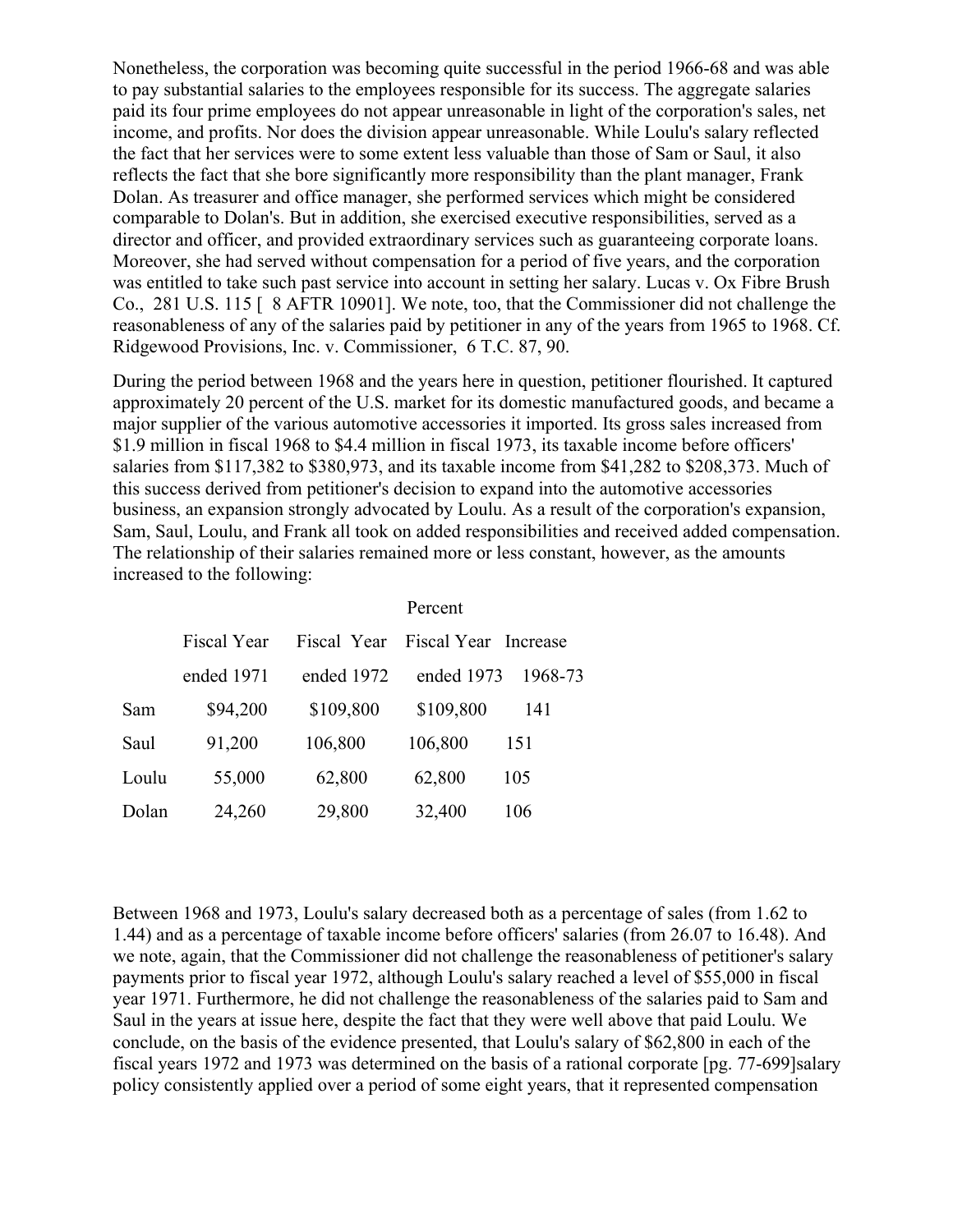for services actually performed by Loulu for the corporation, and that it was not unreasonable in amount.

The Commissioner has stressed three points in arguing that his determination should be upheld. First, of course, is the fact that Loulu, Sam, and Saul all had substantial financial and personal investments in petitioner as well as long-term personal ties among themselves. They were hardly disinterested decision-makers when they set their salaries each year. Nonetheless, these ties of various sorts among the decision-makers and their corporation do not establish that the salaries set were necessarily unreasonable. And they may suggest, indeed, that Loulu received less than she deserved because she was willing, for personal reasons, to contribute her considerable services to the enterprise.

Secondly, the Commissioner points to the fact that petitioner paid no dividends in any year up to and including fiscal years 1972 and 1973, despite considerable earnings. See Tulia Feedlot, Inc. v. United States, supra 513 F.2d 800, 803 [ 36 AFTR 2d 75-5078] (C.A. 5). Here, however, the corporation's need for working capital, as well as the requirements of its bank, counselled against the payment of dividends. And, despite the close personal ties between Loulu and petitioner's other stockholders, we give some weight to the fact that the payments challenged here were not pro rata distributions and went to a person with only a limited preferred stock interest in the company.

Finally, the Commissioner points to the absence of expert testimony as to the value of Loulu's services, and of evidence as to salaries paid by comparable corporations to comparable employees. Such evidence, if convincing, may indeed be highly significant. Cf. Faucette Co., Inc. v. Commissioner, 17 T.C. 187, 196. It is not, however, indispensable, where the petitioner has presented other competent, relevant and credible evidence of the reasonableness of salaries paid. Mayson Manufacturing Co. v. Commissioner, supra, 178 F.2d 115, 121 [ 38 AFTR 1028]; Faucette Co., Inc. v. Commissioner, supra; cf. Perlmutter v. Commissioner, supra, 44 T.C. 382, 403. And in this case, petitioner Allison Corp. has introduced alternative evidence which we have found persuasive, notwithstanding that it consisted in part of the testimony of interested witnesses. Beyond this, we note that the Commissioner was at liberty to offer comparative evidence or expert testimony in support of his position, but did not do so. Thus on the basis of the record as a whole, we hold that petitioner has met its burden of proving that the salary paid Loulu Seltzer in each of the years in issue was reasonable. Mayson Manufacturing Co. v. Commissioner, supra, 178 F.2d 115, 121-22 [ 38 AFTR 1028]. 5 Therefore, petitioner was entitled to the deductions claimed in its return.

Decision will be entered for the petitioner.

1 Both the "Waiver of Notice of Special Meeting of Board of Directors of Allison Corporation" and the "Waiver of Notice of Special Meeting of Stockholders of Allison Corporation" were signed not only by "Loulu Seltzer" and "Sam Seltzer" but also by one otherwise unidentified "Marilyn Seltzer" ostensibly in the capacity of a director and a stockholder. Although the signature of Marilyn Seltzer is also affixed to certain other corporate documents, the record does not contain any satisfactory explanation of what interest, if any, she may have had in Allison.

2 The discrepancy is not explained by the record.

3 See, however, fn. 1, supra, at p. 4.